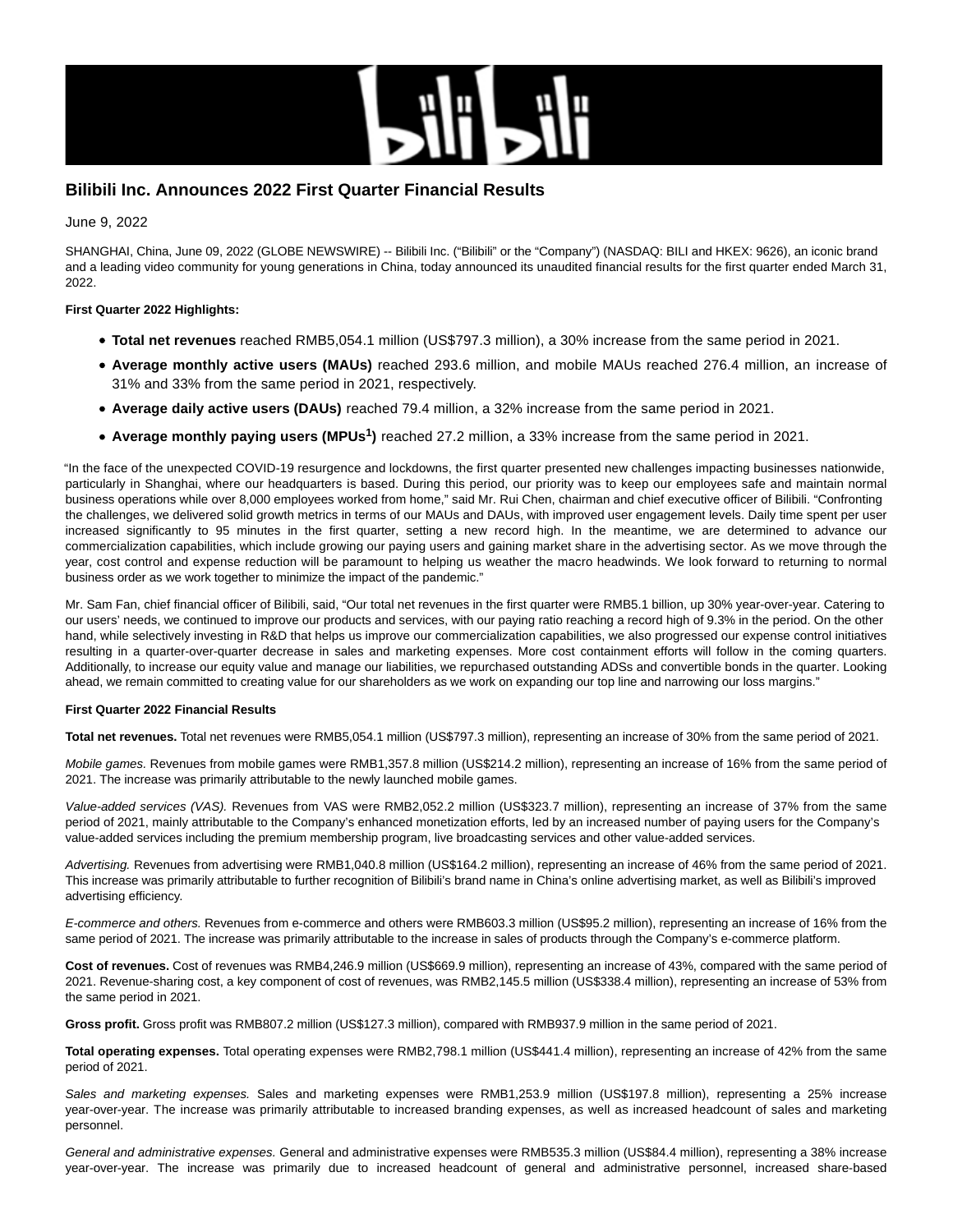compensation expenses, higher rental expenses, and other general and administrative expenses.

Research and development expenses. Research and development expenses were RMB1,008.8 million (US\$159.1 million), representing a 74% increase year-over-year. The increase was primarily due to increased headcount of research and development personnel and increased share-based compensation expenses.

**Loss from operations.** Loss from operations was RMB1,990.8 million (US\$314.0 million), compared with RMB1,031.0 million in the same period of 2021.

**Others, net.** Others, net was RMB397.2 million (US\$62.7 million), compared with RMB20.8 million in the same period of 2021. The increase was primarily attributable to gains of RMB338.8 million resulted from the repurchase of convertible senior notes.

**Income tax expense.** Income tax expense was RMB29.8 million (US\$4.7 million), compared with RMB12.5 million in the same period of 2021.

**Net loss.** Net loss was RMB2,284.1 million (US\$360.3 million), compared with RMB904.9 million in the same period of 2021.

**Adjusted net loss2.** Adjusted net loss, which is a non-GAAP measure that excludes share-based compensation expenses, amortization expense related to intangible assets acquired through business acquisitions, income tax related to intangible assets acquired through business acquisitions, gain/loss on fair value change in investments in publicly traded companies and gain on the repurchase of convertible senior notes, was RMB1,654.9 million (US\$261.1 million), compared with RMB891.0 million in the same period of 2021.

**Basic and diluted EPS and adjusted basic and diluted EPS2**. Basic and diluted net loss per share were RMB5.80 (US\$0.91), compared with RMB2.54 in the same period of 2021. Adjusted basic and diluted net loss per share were RMB4.20 (US\$0.66), compared with RMB2.50 in the same period of 2021.

**Cash and cash equivalents, time deposits and short-term investments.** As of March 31, 2022, the Company had cash and cash equivalents, time deposits, and short-term investments of RMB24.7 billion (US\$3.9 billion).

### **Share Repurchase Program and Repurchase of Convertible Senior Notes**

The Company announced in March 2022 that its board of directors had authorized a share repurchase program under which the Company may repurchase up to US\$500 million of its ADSs for the next 24 months. As of March 31, 2022, approximately 1.4 million ADSs had been repurchased under this program for a total cost of US\$30.0 million. Mr. Rui Chen, chairman and chief executive officer of Bilibili, informed the Company that he had used his personal funds to purchase approximately 0.1 million of the Company's ADSs in the open market for a total cost of US\$3.0 million as of March 31, 2022.

In addition, the Company had repurchased an aggregate principal amount of US\$204.0 million of December 2026 Notes with a total cash consideration of US\$147.9 million as of March 31, 2022.

### **Recent Development**

The Company applied to the Hong Kong Stock Exchange with regards to the proposed conversion to primary listing (the "Proposed Conversion") and on April 29, 2022, received the acknowledgement from the Hong Kong Stock Exchange in respect to the application for the Proposed Conversion. The Effective Date of the Proposed Conversion is expected to be October 3, 2022 (the "Effective Date"). Upon the Effective Date, the Company will be dual primary listed on the Hong Kong Stock Exchange and the Nasdaq Global Select Market.

### **Outlook**

For the second quarter of 2022, the Company currently expects net revenues to be between RMB4.85 billion and RMB4.95 billion.

The above outlook is based on the current market conditions and reflects the Company's preliminary estimates, which are all subject to various uncertainties, including those related to the ongoing COVID-19 pandemic.

 $1$  The paying users refer to users who make payments for various products and services on our platform, including purchases in games and payments for VAS (excluding purchases on our e-commerce platform). A user who makes payments across different products and services offered on our platform using the same registered account is counted as one paying user and we add the number of paying users of Maoer toward our total paying users without eliminating duplicates.

<sup>2</sup> Adjusted net loss and adjusted basic and diluted EPS are non-GAAP financial measures. For more information on non-GAAP financial measures, please see the section of "Use of Non-GAAP Financial Measures" and the table captioned "Unaudited Reconciliations of GAAP and Non-GAAP Results" set forth at the end of this announcement.

### **Conference Call**

The Company's management will host an earnings conference call at 8:00 AM U.S. Eastern Time on June 9, 2022 (8:00 PM Beijing/Hong Kong time on June 9, 2022).

Details for the conference call are as follows:

| Event Title:              | Bilibili Inc. First Quarter 2022 Earnings Conference Call |
|---------------------------|-----------------------------------------------------------|
| Conference ID:            | 2597295                                                   |
| <b>Registration Link:</b> | http://apac.directeventreg.com/registration/event/2597295 |

All participants must use the link provided above to complete the online registration process in advance of the conference call. Upon registering, each participant will receive a set of participant dial-in numbers, an event passcode, and a unique registrant ID, which will be used to join the conference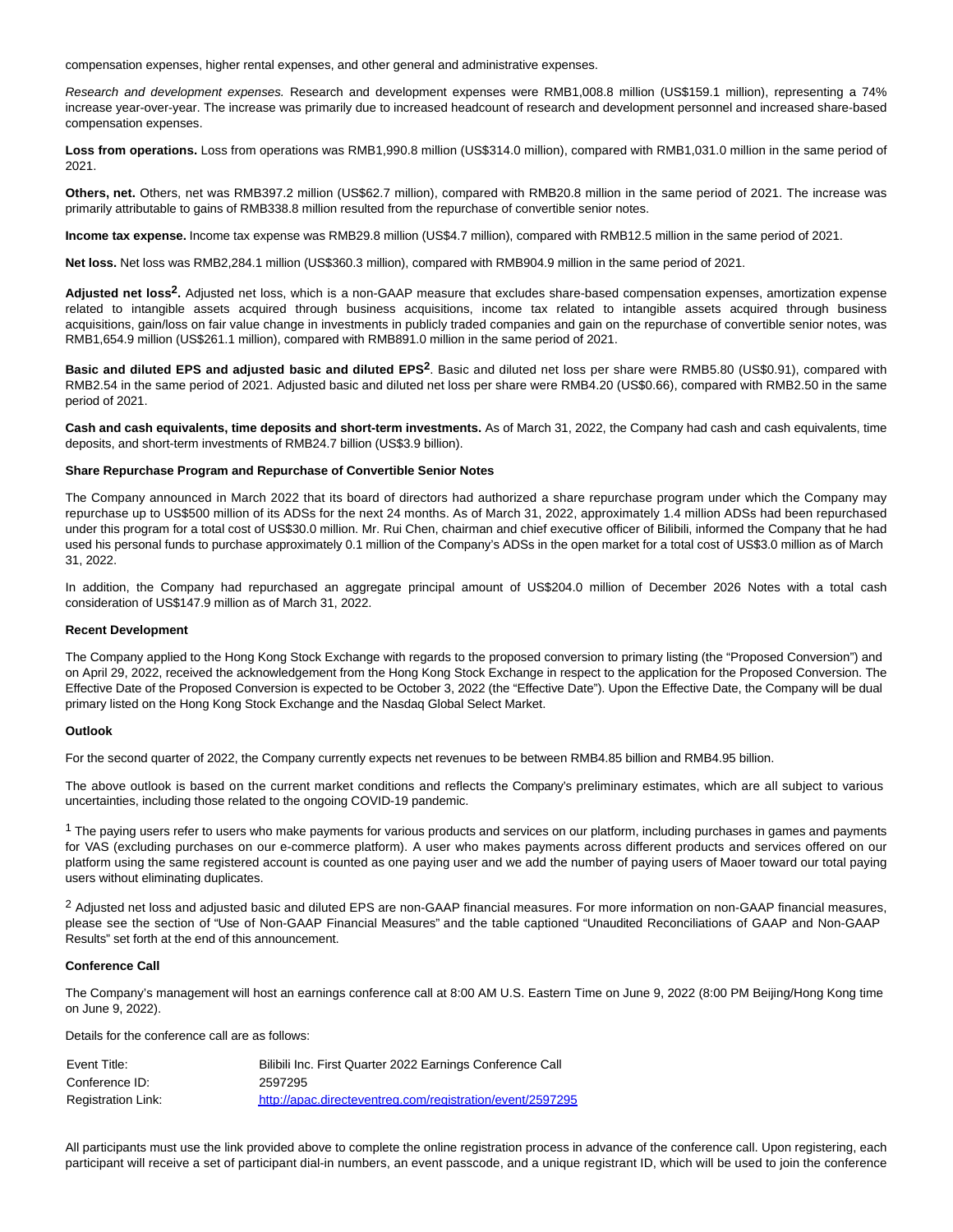call.

Additionally, a live and archived webcast of the conference call will be available on the Company's investor relations website at [http://ir.bilibili.com.](https://www.globenewswire.com/Tracker?data=NjC-7-kZb_El3SLl_HY1TG8WxqgkLeRT1bIZ4m7owfruSVOtkf2lKf5TvUXexY_-PW8cm32crCd6pYpgQYEVX4HNk-JtTmvwAE4SU6QNoO0=)

A replay of the conference call will be accessible by phone two hours after the conclusion of the live call at the following numbers, until June 22, 2022:

| United States:      | +1-855-452-5696 |
|---------------------|-----------------|
| International:      | +61-2-8199-0299 |
| Hong Kong:          | 800-963-117     |
| China:              | 400-820-9035    |
| Replay Access Code: | 2597295         |

### **About Bilibili Inc.**

Bilibili is an iconic brand and a leading video community with a mission to enrich the everyday life of young generations in China. Bilibili offers a wide array of video-based content with All the Videos You Like as its value proposition. Bilibili builds its community around aspiring users, high-quality content, talented content creators and the strong emotional bond among them. Bilibili pioneered the "bullet chatting" feature, a live commenting function that has transformed the viewing experience by displaying thoughts and feelings of other audience viewing the same video. It has now become the welcoming home of diverse interests for young generations in China and the frontier to promote Chinese culture across the world.

For more information, please visit: [http://ir.bilibili.com.](https://www.globenewswire.com/Tracker?data=NjC-7-kZb_El3SLl_HY1TG8WxqgkLeRT1bIZ4m7owfpSTGZMr0eIwKrNryjJwbJv5U8B4v0zXMW6dpiZ1se-Izr9vk12eUdvvcCecRnqM_0=)

### **Use of Non-GAAP Financial Measures**

The Company uses non-GAAP measures, such as adjusted net loss, adjusted net loss per share and per ADS, basic and diluted, in evaluating its operating results and for financial and operational decision-making purposes. The Company believes that the non-GAAP financial measures help identify underlying trends in its business by excluding the impact of share-based compensation expenses, amortization expense related to intangible assets acquired through business acquisitions, income tax related to intangible assets acquired through business acquisitions, gain/loss on fair value change in investments in publicly traded companies and gain on repurchase of convertible senior notes, which are non-cash charges. The Company believes that the non-GAAP financial measures provide useful information about the Company's results of operations, enhance the overall understanding of the Company's past performance and future prospects and allow for greater visibility with respect to key metrics used by the Company's management in its financial and operational decision-making.

The non-GAAP financial measures are not defined under U.S. GAAP and are not presented in accordance with U.S. GAAP. The non-GAAP financial measures have limitations as analytical tools, and when assessing the Company's operating performance, cash flows or liquidity, investors should not consider them in isolation, or as a substitute for net loss, cash flows provided by operating activities or other consolidated statements of operations and cash flows data prepared in accordance with U.S. GAAP.

The Company mitigates these limitations by reconciling the non-GAAP financial measures to the most comparable U.S. GAAP performance measures, all of which should be considered when evaluating the Company's performance.

For more information on the non-GAAP financial measures, please see the table captioned "Unaudited Reconciliations of GAAP and Non-GAAP Results" set forth at the end of this announcement.

### **Exchange Rate Information**

This announcement contains translations of certain RMB amounts into U.S. dollars ("US\$") at specified rates solely for the convenience of the reader. Unless otherwise stated, all translations from RMB to US\$ were made at the rate of RMB6.3393 to US\$1.00, the exchange rate on March 31, 2022 set forth in the H.10 statistical release of the Federal Reserve Board. The Company makes no representation that the RMB or US\$ amounts referred could be converted into US\$ or RMB, as the case may be, at any particular rate or at all.

#### **Safe Harbor Statement**

This announcement contains forward-looking statements. These statements are made under the "safe harbor" provisions of the U.S. Private Securities Litigation Reform Act of 1995. These forward-looking statements can be identified by terminology such as "will," "expects," "anticipates," "aims," "future," "intends," "plans," "believes," "estimates," "confident," "potential," "continue," or other similar expressions. Among other things, the impact of COVID-19, outlook and quotations from management in this announcement, as well as Bilibili's strategic and operational plans, contain forwardlooking statements. Bilibili may also make written or oral forward-looking statements in its periodic reports to the U.S. Securities and Exchange Commission, in its interim and annual reports to shareholders, in announcements, circulars or other publications made on the website of The Stock Exchange of Hong Kong Limited (the "Hong Kong Stock Exchange"), in press releases and other written materials and in oral statements made by its officers, directors or employees to third parties. Statements that are not historical facts, including but not limited to statements about Bilibili's beliefs and expectations, are forward-looking statements. Forward-looking statements involve inherent risks and uncertainties. A number of factors could cause actual results to differ materially from those contained in any forward-looking statement, including but not limited to the following: the impact of the COVID-19 pandemic on Bilibili's business, results of operations, financial condition, and stock price; Bilibili's strategies; Bilibili's future business development, financial condition and results of operations; Bilibili's ability to retain and increase the number of users, members and advertising customers, provide quality content, products and services, and expand its product and service offerings; competition in the online entertainment industry; Bilibili's ability to maintain its culture and brand image within its addressable user communities; Bilibili's ability to manage its costs and expenses; PRC governmental policies and regulations relating to the online entertainment industry, general economic and business conditions globally and in China and assumptions underlying or related to any of the foregoing. Further information regarding these and other risks is included in the Company's filings with the Securities and Exchange Commission and the Hong Kong Stock Exchange. All information provided in this announcement and in the attachments is as of the date of the announcement, and the Company undertakes no duty to update such information, except as required under applicable law.

#### **For investor and media inquiries, please contact:**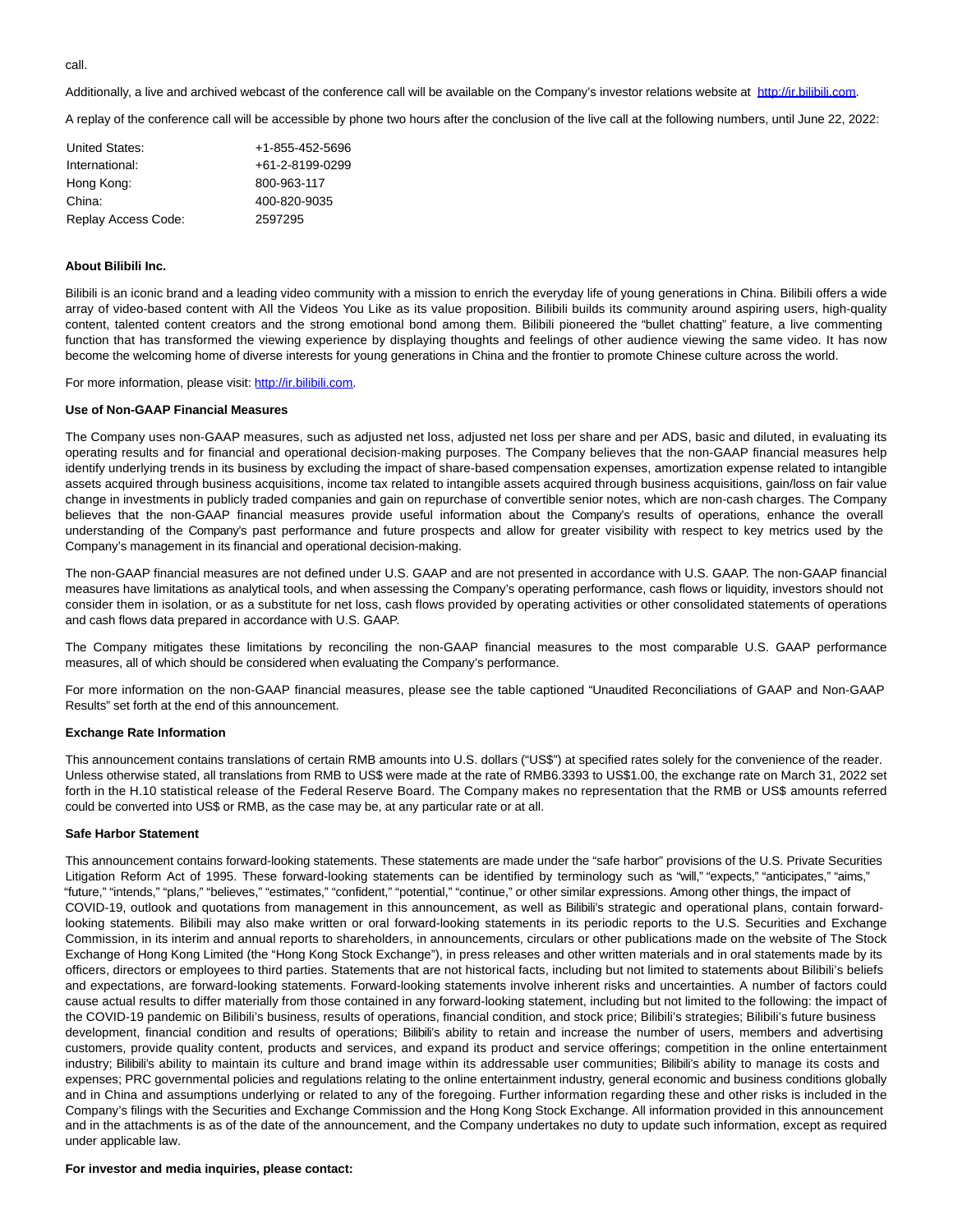# **In China:**

Bilibili Inc. Juliet Yang Tel: +86-21-2509-9255 Ext. 8523 E-mail: *ir@bilibili.com* 

The Piacente Group, Inc. Emilie Wu Tel: +86-21-6039-8363 E-mail: [bilibili@tpg-ir.com](https://www.globenewswire.com/Tracker?data=lUawCbc3oV84JnAHjrCJosZzFCwdCP342oNDkPPeeHSJXq6Z6xS3xzCMKCKq48nfeiUPIyFpcI7aGU5dYbFE_jjyE4wTwhu48aZ1ELIb04o=)

# **In the United States:**

The Piacente Group, Inc. Brandi Piacente Tel: +1-212-481-2050 E-mail: [bilibili@tpg-ir.com](https://www.globenewswire.com/Tracker?data=lUawCbc3oV84JnAHjrCJortcVABOu45hUYf80oxC1fc9s9E5Iq_hNDyN0tC7cjbQQZHJl7_F04nNSdBkSXd38xscp0vzKEpD5IZG1x_dGvA=)

# **BILIBILI INC.**

**Unaudited Condensed Consolidated Statements of Operations (All amounts in thousands, except for share and per share data)**

|                                                           |               | For the Three Months Ended |                                 |  |
|-----------------------------------------------------------|---------------|----------------------------|---------------------------------|--|
|                                                           | March 31,     | December 31,               | March 31,<br>2022<br><b>RMB</b> |  |
|                                                           | 2021          | 2021                       |                                 |  |
|                                                           | <b>RMB</b>    | <b>RMB</b>                 |                                 |  |
| Net revenues:                                             |               |                            |                                 |  |
| Mobile games                                              | 1,170,746     | 1,295,350                  | 1,357,818                       |  |
| Value-added services (VAS)                                | 1,496,529     | 1,894,518                  | 2,052,192                       |  |
| Advertising                                               | 714,687       | 1,587,616                  | 1,040,770                       |  |
| E-commerce and others                                     | 519,111       | 1,003,299                  | 603,319                         |  |
| <b>Total net revenues</b>                                 | 3,901,073     | 5,780,783                  | 5,054,099                       |  |
| <b>Cost of revenues</b>                                   | (2,963,197)   | (4,682,981)                | (4, 246, 858)                   |  |
| <b>Gross profit</b>                                       | 937,876       | 1,097,802                  | 807,241                         |  |
| <b>Operating expenses:</b>                                |               |                            |                                 |  |
| Sales and marketing expenses                              | (1,000,059)   | (1,761,605)                | (1,253,914)                     |  |
| General and administrative expenses                       | (388, 531)    | (538, 120)                 | (535, 296)                      |  |
| Research and development expenses                         | (580, 254)    | (797, 617)                 | (1,008,843)                     |  |
| <b>Total operating expenses</b>                           | (1,968,844)   | (3,097,342)                | (2,798,053)                     |  |
| Loss from operations                                      | (1,030,968)   | (1,999,540)                | (1,990,812)                     |  |
| Other income/(expenses):                                  |               |                            |                                 |  |
| Investment income/(loss), net                             | 168,212       | (93, 331)                  | (626, 316)                      |  |
| Interest income                                           | 11,277        | 26,583                     | 34,300                          |  |
| Interest expense                                          | (33, 245)     | (50,097)                   | (62, 435)                       |  |
| Exchange (losses)/gains                                   | (28, 423)     | 4,056                      | (6, 264)                        |  |
| Others, net                                               | 20,763        | 49,349                     | 397,154                         |  |
| Total other income/(expenses), net                        | 138,584       | (63, 440)                  | (263, 561)                      |  |
| Loss before income tax                                    | (892, 384)    | (2,062,980)                | (2, 254, 373)                   |  |
| Income tax                                                | (12, 475)     | (32, 787)                  | (29, 759)                       |  |
| <b>Net loss</b>                                           | (904, 859)    | (2,095,767)                | (2, 284, 132)                   |  |
| Net loss attributable to noncontrolling interests         | 1,304         | 7,753                      | 2,150                           |  |
| Net loss attributable to the Bilibili Inc.'s shareholders | (903, 555)    | (2,088,014)                | (2, 281, 982)                   |  |
| Net loss per share, basic                                 | (2.54)        | (5.34)                     | (5.80)                          |  |
| Net loss per ADS, basic                                   | (2.54)        | (5.34)                     | (5.80)                          |  |
| Net loss per share, diluted                               | (2.54)        | (5.34)                     | (5.80)                          |  |
| Net loss per ADS, diluted                                 | (2.54)        | (5.34)                     | (5.80)                          |  |
| Weighted average number of ordinary shares, basic         | 355, 351, 263 | 391,248,558                | 393,538,141                     |  |
| Weighted average number of ADS, basic                     | 355,351,263   | 391,248,558                | 393,538,141                     |  |
| Weighted average number of ordinary shares, diluted       | 355, 351, 263 | 391,248,558                | 393,538,141                     |  |
| Weighted average number of ADS, diluted                   | 355, 351, 263 | 391,248,558                | 393,538,141                     |  |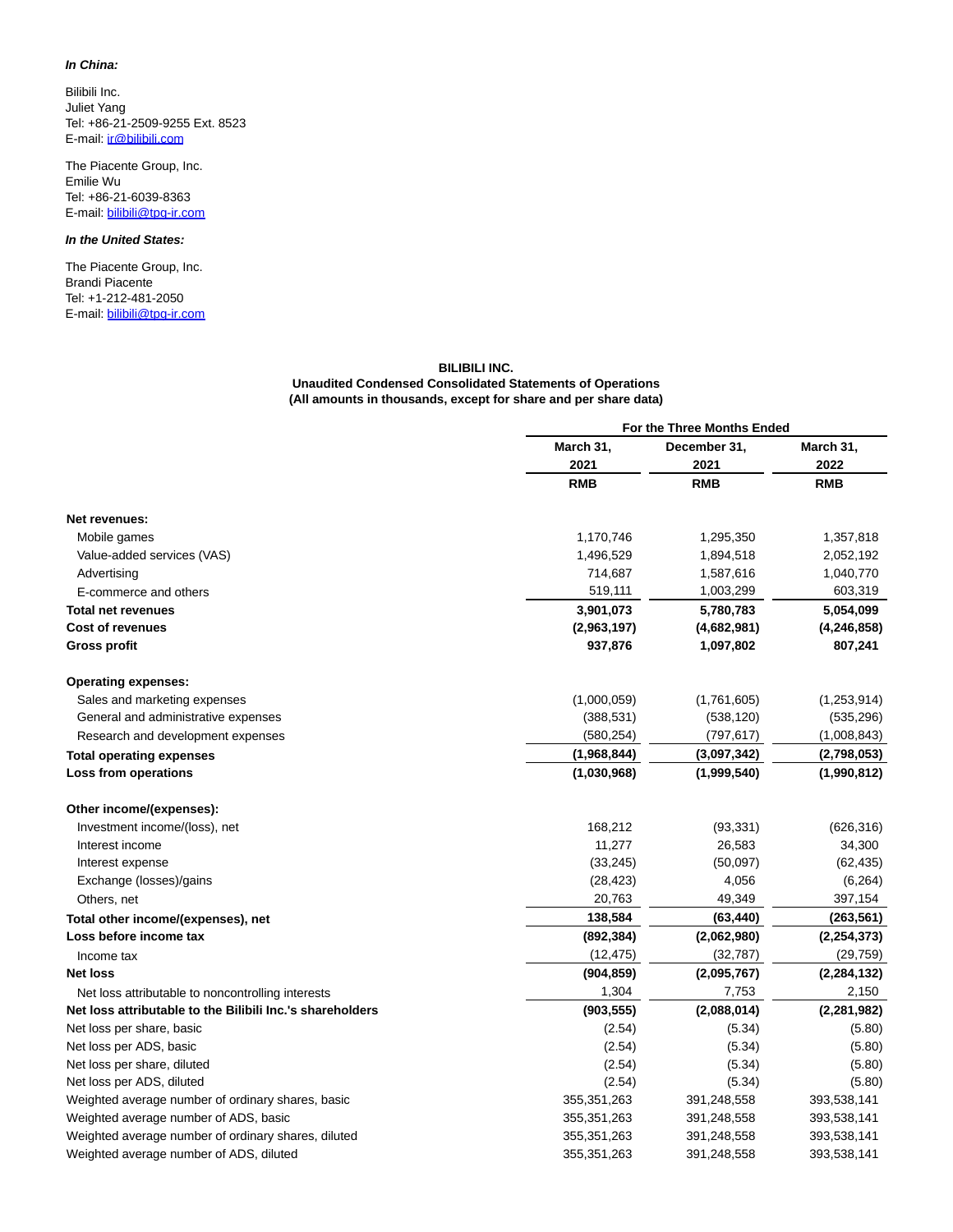## **BILIBILI INC. NOTES TO UNAUDITED FINANCIAL INFORMATION (All amounts in thousands, except for share and per share data)**

|                                                | For the Three Months Ended      |                                    |                                 |
|------------------------------------------------|---------------------------------|------------------------------------|---------------------------------|
|                                                | March 31,<br>2021<br><b>RMB</b> | December 31,<br>2021<br><b>RMB</b> | March 31,<br>2022<br><b>RMB</b> |
|                                                |                                 |                                    |                                 |
| Share-based compensation expenses included in: |                                 |                                    |                                 |
| Cost of revenues                               | 14,550                          | 26,163                             | 23,033                          |
| Sales and marketing expenses                   | 13.012                          | 15.257                             | 12,592                          |
| General and administrative expenses            | 126,023                         | 165,669                            | 145,995                         |
| Research and development expenses              | 60,810                          | 100,381                            | 96,242                          |
| <b>Total</b>                                   | 214,395                         | 307,470                            | 277,862                         |

# **BILIBILI INC.**

# **Unaudited Condensed Consolidated Balance Sheets (All amounts in thousands, except for share and per share data)**

| <b>Assets</b><br>Current assets:<br>7,523,108<br>5,077,992<br>Cash and cash equivalents<br>7,632,334<br>6,580,545<br>Time deposits<br>Accounts receivable, net<br>1,382,328<br>1,274,585<br>Prepayments and other current assets<br>4,848,364<br>4,720,049<br>15,060,722<br>13,071,197<br>Short-term investments<br>36,446,856<br>30,724,368<br><b>Total current assets</b><br>Non-current assets:<br>Property and equipment, net<br>1,350,256<br>1,303,154<br>1,083,772<br>Production cost, net<br>3,835,600<br>4,318,797<br>Intangible assets, net<br>Goodwill<br>2,682,999<br>2,338,303<br>5,502,524<br>5,946,991<br>Long-term investments, net<br>1,735,390<br>1,495,840<br>Other long-term assets<br>15,606,295<br><b>Total non-current assets</b><br>52,053,151<br><b>Total assets</b><br><b>Liabilities</b><br>Current liabilities:<br>4,360,906<br>4,301,876<br>Accounts payable<br>591,130<br>Salary and welfare payables<br>995,451<br>Taxes payable<br>203,770<br>Short-term loan<br>1,232,106<br>1,492,027<br>2,645,389<br>2,634,532<br>Deferred revenue<br>2,633,389<br>Accrued liabilities and other payables<br><b>Total current liabilities</b><br>12,071,011<br>11,335,787<br>Non-current liabilities:<br>17,784,092<br>16,442,571<br>Long-term debt<br>481,982<br>656,896<br>Other long-term liabilities<br>18,266,074<br>17,099,467<br><b>Total non-current liabilities</b><br>30,337,085<br>28,435,254<br><b>Total liabilities</b><br>21,703,667<br>Total Bilibili Inc.'s shareholders' equity<br>19,461,671<br>Noncontrolling interests<br>12,399<br>10,249 | December 31,<br>2021<br><b>RMB</b> | March 31,<br>2022<br><b>RMB</b> |
|----------------------------------------------------------------------------------------------------------------------------------------------------------------------------------------------------------------------------------------------------------------------------------------------------------------------------------------------------------------------------------------------------------------------------------------------------------------------------------------------------------------------------------------------------------------------------------------------------------------------------------------------------------------------------------------------------------------------------------------------------------------------------------------------------------------------------------------------------------------------------------------------------------------------------------------------------------------------------------------------------------------------------------------------------------------------------------------------------------------------------------------------------------------------------------------------------------------------------------------------------------------------------------------------------------------------------------------------------------------------------------------------------------------------------------------------------------------------------------------------------------------------------------------------------------------------------------|------------------------------------|---------------------------------|
|                                                                                                                                                                                                                                                                                                                                                                                                                                                                                                                                                                                                                                                                                                                                                                                                                                                                                                                                                                                                                                                                                                                                                                                                                                                                                                                                                                                                                                                                                                                                                                                  |                                    |                                 |
|                                                                                                                                                                                                                                                                                                                                                                                                                                                                                                                                                                                                                                                                                                                                                                                                                                                                                                                                                                                                                                                                                                                                                                                                                                                                                                                                                                                                                                                                                                                                                                                  |                                    |                                 |
|                                                                                                                                                                                                                                                                                                                                                                                                                                                                                                                                                                                                                                                                                                                                                                                                                                                                                                                                                                                                                                                                                                                                                                                                                                                                                                                                                                                                                                                                                                                                                                                  |                                    |                                 |
|                                                                                                                                                                                                                                                                                                                                                                                                                                                                                                                                                                                                                                                                                                                                                                                                                                                                                                                                                                                                                                                                                                                                                                                                                                                                                                                                                                                                                                                                                                                                                                                  |                                    |                                 |
|                                                                                                                                                                                                                                                                                                                                                                                                                                                                                                                                                                                                                                                                                                                                                                                                                                                                                                                                                                                                                                                                                                                                                                                                                                                                                                                                                                                                                                                                                                                                                                                  |                                    |                                 |
|                                                                                                                                                                                                                                                                                                                                                                                                                                                                                                                                                                                                                                                                                                                                                                                                                                                                                                                                                                                                                                                                                                                                                                                                                                                                                                                                                                                                                                                                                                                                                                                  |                                    |                                 |
|                                                                                                                                                                                                                                                                                                                                                                                                                                                                                                                                                                                                                                                                                                                                                                                                                                                                                                                                                                                                                                                                                                                                                                                                                                                                                                                                                                                                                                                                                                                                                                                  |                                    |                                 |
|                                                                                                                                                                                                                                                                                                                                                                                                                                                                                                                                                                                                                                                                                                                                                                                                                                                                                                                                                                                                                                                                                                                                                                                                                                                                                                                                                                                                                                                                                                                                                                                  |                                    |                                 |
|                                                                                                                                                                                                                                                                                                                                                                                                                                                                                                                                                                                                                                                                                                                                                                                                                                                                                                                                                                                                                                                                                                                                                                                                                                                                                                                                                                                                                                                                                                                                                                                  |                                    |                                 |
|                                                                                                                                                                                                                                                                                                                                                                                                                                                                                                                                                                                                                                                                                                                                                                                                                                                                                                                                                                                                                                                                                                                                                                                                                                                                                                                                                                                                                                                                                                                                                                                  |                                    |                                 |
|                                                                                                                                                                                                                                                                                                                                                                                                                                                                                                                                                                                                                                                                                                                                                                                                                                                                                                                                                                                                                                                                                                                                                                                                                                                                                                                                                                                                                                                                                                                                                                                  |                                    | 1,195,475                       |
|                                                                                                                                                                                                                                                                                                                                                                                                                                                                                                                                                                                                                                                                                                                                                                                                                                                                                                                                                                                                                                                                                                                                                                                                                                                                                                                                                                                                                                                                                                                                                                                  |                                    |                                 |
|                                                                                                                                                                                                                                                                                                                                                                                                                                                                                                                                                                                                                                                                                                                                                                                                                                                                                                                                                                                                                                                                                                                                                                                                                                                                                                                                                                                                                                                                                                                                                                                  |                                    |                                 |
|                                                                                                                                                                                                                                                                                                                                                                                                                                                                                                                                                                                                                                                                                                                                                                                                                                                                                                                                                                                                                                                                                                                                                                                                                                                                                                                                                                                                                                                                                                                                                                                  |                                    |                                 |
|                                                                                                                                                                                                                                                                                                                                                                                                                                                                                                                                                                                                                                                                                                                                                                                                                                                                                                                                                                                                                                                                                                                                                                                                                                                                                                                                                                                                                                                                                                                                                                                  |                                    |                                 |
|                                                                                                                                                                                                                                                                                                                                                                                                                                                                                                                                                                                                                                                                                                                                                                                                                                                                                                                                                                                                                                                                                                                                                                                                                                                                                                                                                                                                                                                                                                                                                                                  |                                    | 17,182,806                      |
|                                                                                                                                                                                                                                                                                                                                                                                                                                                                                                                                                                                                                                                                                                                                                                                                                                                                                                                                                                                                                                                                                                                                                                                                                                                                                                                                                                                                                                                                                                                                                                                  |                                    | 47,907,174                      |
|                                                                                                                                                                                                                                                                                                                                                                                                                                                                                                                                                                                                                                                                                                                                                                                                                                                                                                                                                                                                                                                                                                                                                                                                                                                                                                                                                                                                                                                                                                                                                                                  |                                    |                                 |
|                                                                                                                                                                                                                                                                                                                                                                                                                                                                                                                                                                                                                                                                                                                                                                                                                                                                                                                                                                                                                                                                                                                                                                                                                                                                                                                                                                                                                                                                                                                                                                                  |                                    |                                 |
|                                                                                                                                                                                                                                                                                                                                                                                                                                                                                                                                                                                                                                                                                                                                                                                                                                                                                                                                                                                                                                                                                                                                                                                                                                                                                                                                                                                                                                                                                                                                                                                  |                                    |                                 |
|                                                                                                                                                                                                                                                                                                                                                                                                                                                                                                                                                                                                                                                                                                                                                                                                                                                                                                                                                                                                                                                                                                                                                                                                                                                                                                                                                                                                                                                                                                                                                                                  |                                    |                                 |
|                                                                                                                                                                                                                                                                                                                                                                                                                                                                                                                                                                                                                                                                                                                                                                                                                                                                                                                                                                                                                                                                                                                                                                                                                                                                                                                                                                                                                                                                                                                                                                                  |                                    | 205,574                         |
|                                                                                                                                                                                                                                                                                                                                                                                                                                                                                                                                                                                                                                                                                                                                                                                                                                                                                                                                                                                                                                                                                                                                                                                                                                                                                                                                                                                                                                                                                                                                                                                  |                                    |                                 |
|                                                                                                                                                                                                                                                                                                                                                                                                                                                                                                                                                                                                                                                                                                                                                                                                                                                                                                                                                                                                                                                                                                                                                                                                                                                                                                                                                                                                                                                                                                                                                                                  |                                    |                                 |
|                                                                                                                                                                                                                                                                                                                                                                                                                                                                                                                                                                                                                                                                                                                                                                                                                                                                                                                                                                                                                                                                                                                                                                                                                                                                                                                                                                                                                                                                                                                                                                                  |                                    | 2,110,648                       |
|                                                                                                                                                                                                                                                                                                                                                                                                                                                                                                                                                                                                                                                                                                                                                                                                                                                                                                                                                                                                                                                                                                                                                                                                                                                                                                                                                                                                                                                                                                                                                                                  |                                    |                                 |
|                                                                                                                                                                                                                                                                                                                                                                                                                                                                                                                                                                                                                                                                                                                                                                                                                                                                                                                                                                                                                                                                                                                                                                                                                                                                                                                                                                                                                                                                                                                                                                                  |                                    |                                 |
|                                                                                                                                                                                                                                                                                                                                                                                                                                                                                                                                                                                                                                                                                                                                                                                                                                                                                                                                                                                                                                                                                                                                                                                                                                                                                                                                                                                                                                                                                                                                                                                  |                                    |                                 |
|                                                                                                                                                                                                                                                                                                                                                                                                                                                                                                                                                                                                                                                                                                                                                                                                                                                                                                                                                                                                                                                                                                                                                                                                                                                                                                                                                                                                                                                                                                                                                                                  |                                    |                                 |
|                                                                                                                                                                                                                                                                                                                                                                                                                                                                                                                                                                                                                                                                                                                                                                                                                                                                                                                                                                                                                                                                                                                                                                                                                                                                                                                                                                                                                                                                                                                                                                                  |                                    |                                 |
|                                                                                                                                                                                                                                                                                                                                                                                                                                                                                                                                                                                                                                                                                                                                                                                                                                                                                                                                                                                                                                                                                                                                                                                                                                                                                                                                                                                                                                                                                                                                                                                  |                                    |                                 |
|                                                                                                                                                                                                                                                                                                                                                                                                                                                                                                                                                                                                                                                                                                                                                                                                                                                                                                                                                                                                                                                                                                                                                                                                                                                                                                                                                                                                                                                                                                                                                                                  |                                    |                                 |
|                                                                                                                                                                                                                                                                                                                                                                                                                                                                                                                                                                                                                                                                                                                                                                                                                                                                                                                                                                                                                                                                                                                                                                                                                                                                                                                                                                                                                                                                                                                                                                                  |                                    |                                 |